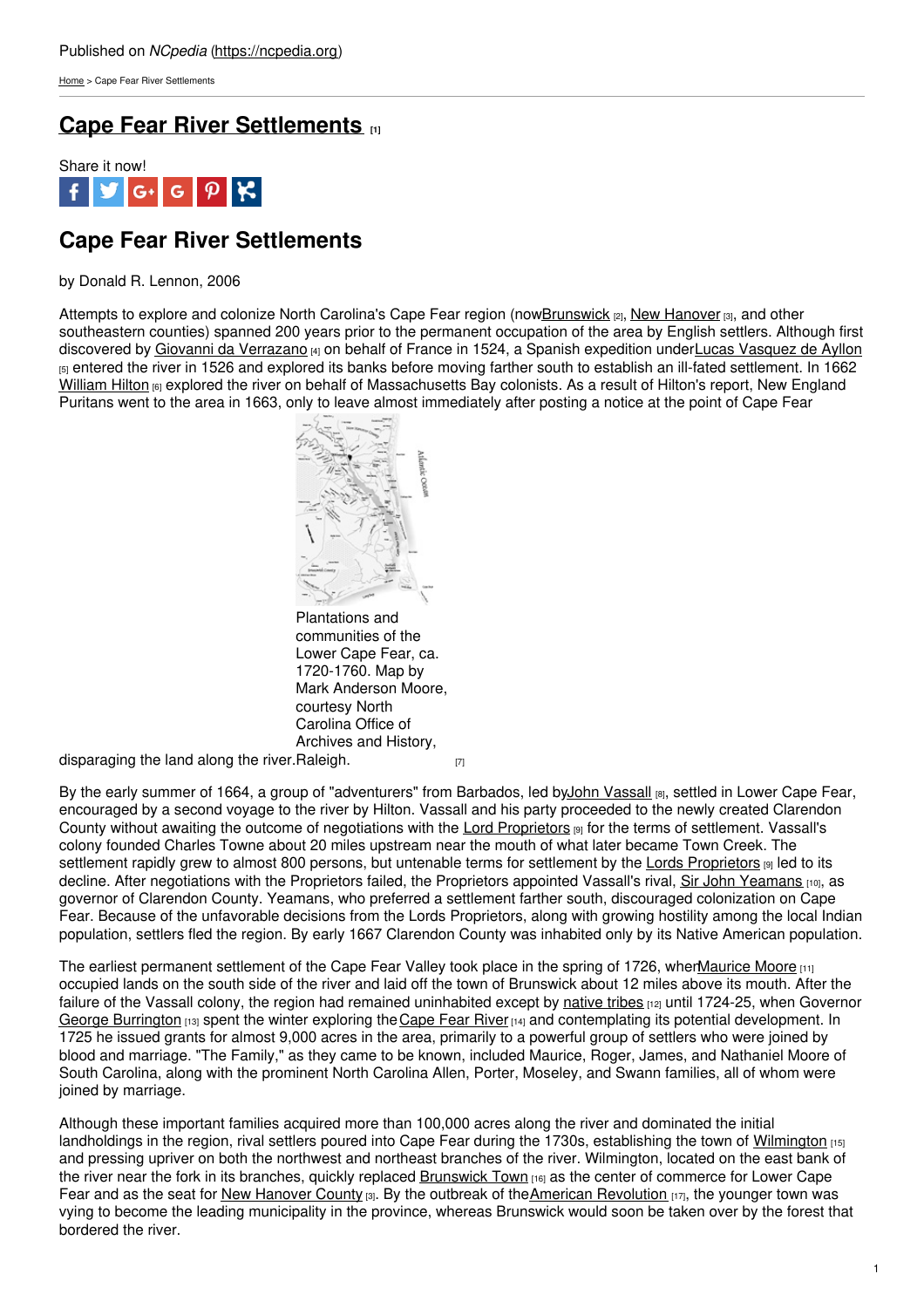The arrival of Gabriel [Johnston](https://ncpedia.org/johnston-gabriel-research-branch-nc) [18] in 1734 as governor of the colony of North Carolina ushered in a period of rapid growth in the Cape Fear region. Thousands of Scottish Highlanders settled as far as 100 miles above Wilmington. By 1760 a community known as Cross Creek was established at the head of navigation for the river, and two years later the town of Campbellton was founded nearby. The communities were combined as Fayetteville in 1783.

In addition to the English and Scottish Highlander colonists, a variety of other nationalities attempted to settle in the region. A group of Welsh homesteaders sought to occupy the area between Cape Fear (Northwest Branch) and the Northeast River. Although little is known about the venture or its degree of success, their location continued to be known as the Welsh Tract as late as the **[Revolutionary](https://ncpedia.org/american-revolution) War**  $[17]$  period. Developers also looked for substantial tracts of land on which to establish settlements of Irish Protestants and Swiss. Although the Scotch-Irish occupied a tract on the Northeast River, the Swiss colonization effort failed.

A plantation economy developed from the beginning of settlement, and considerable numbers of African slaves were transported to the area from the West Indies, South Carolina, and other colonies. In 1790, when the first federal census was taken, more than 38 percent of the population of the Lower Cape Fear counties of New Hanover, [Bladen](https://ncpedia.org/geography/bladen) [19], Brunswick, [Duplin](https://ncpedia.org/geography/duplin) [20], and [Onslow](https://ncpedia.org/geography/onslow) [21] consisted of black slaves. Naval [stores](https://ncpedia.org/naval-stores) [22] and lumber-the products of vast acreages of pine barrens-became the primary [exports](https://ncpedia.org/exports) [23], although animal skins, rice, and grain contributed to the region's export economy.

The forest and farm environment of Cape Fear was not conducive to the development of an urban environment, and Wilmington and Campbellton remained the only substantial towns in the region. Attempts to establish the towns of New Exeter and South Washington on the Northeast River were largely unsuccessful, and efforts to develop a town as the seat of Bladen [County](https://ncpedia.org/geography/bladen) [19] finally resulted in the establishment of the village of Elizabeth Town in 1773 between Campbellton and Wilmington. Otherwise, the Cape Fear region had no significant community or commercial center until after the American Revolution.

#### **References:**

Lawrence Lee, *The Lower Cape Fear in Colonial Days* (1965).

Hugh T. Lefler and William S. Powell,*Colonial North Carolina: A History* (1973).

**Subjects:** Colonial period [\(1600-1763\)](https://ncpedia.org/category/subjects/colonial-period) [24] [Precolonial](https://ncpedia.org/category/subjects/prehistory) period (pre-1600) [25] **Authors:** [Lennon,](https://ncpedia.org/category/authors/lennon-donald-r) Donald R. [26] **Origin - location: [Bladen](https://ncpedia.org/category/origin-location/coastal--5) County [27] [Brunswick](https://ncpedia.org/category/origin-location/brunswick-) County [28]** Duplin [County](https://ncpedia.org/category/origin-location/coastal--9) [29] New [Hanover](https://ncpedia.org/category/origin-location/coastal--7) County [30] [Wilmington](https://ncpedia.org/category/origin-location/coastal-39) [31] [Onslow](https://ncpedia.org/category/origin-location/coastal-10) County [32] **From:** [Encyclopedia](https://ncpedia.org/category/entry-source/encyclopedia-) of North Carolina, University of North Carolina Press.[33]

1 January 2006 | Lennon, Donald R.

**Source URL:** https://ncpedia.org/cape-fear-river-settlements

#### **Links**

- [1] https://ncpedia.org/cape-fear-river-settlements
- [2] https://ncpedia.org/geography/brunswick
- [3] https://ncpedia.org/geography/new-hanover
- [4] http://www.italianhistorical.org/page50.html
- [5] http://www.britannica.com/EBchecked/topic/46506/Lucas-Vazquez-de-Ayllon
- [6] https://www.ncpedia.org/biography/hilton-william
- [7] https://ncpedia.org/sites/default/files/images/enc/map06\_lg.png
- [8] https://ncpedia.org/biography/vassall-john
- [9] https://ncpedia.org/lords-proprietors [10] https://ncpedia.org/biography/yeamans-sir-john
- [11] https://ncpedia.org/biography/moore-maurice
- [12] https://ncpedia.org/history/early/native-settlement
- [13] https://ncpedia.org/biography/burrington-george
- [14] https://ncpedia.org/rivers/cape-fear
- [15] https://ncpedia.org/geography/wilmington
- [16] https://ncpedia.org/brunswick-town
- [17] https://ncpedia.org/american-revolution
- [18] https://ncpedia.org/johnston-gabriel-research-branch-nc
- [19] https://ncpedia.org/geography/bladen
- [20] https://ncpedia.org/geography/duplin
- [21] https://ncpedia.org/geography/onslow